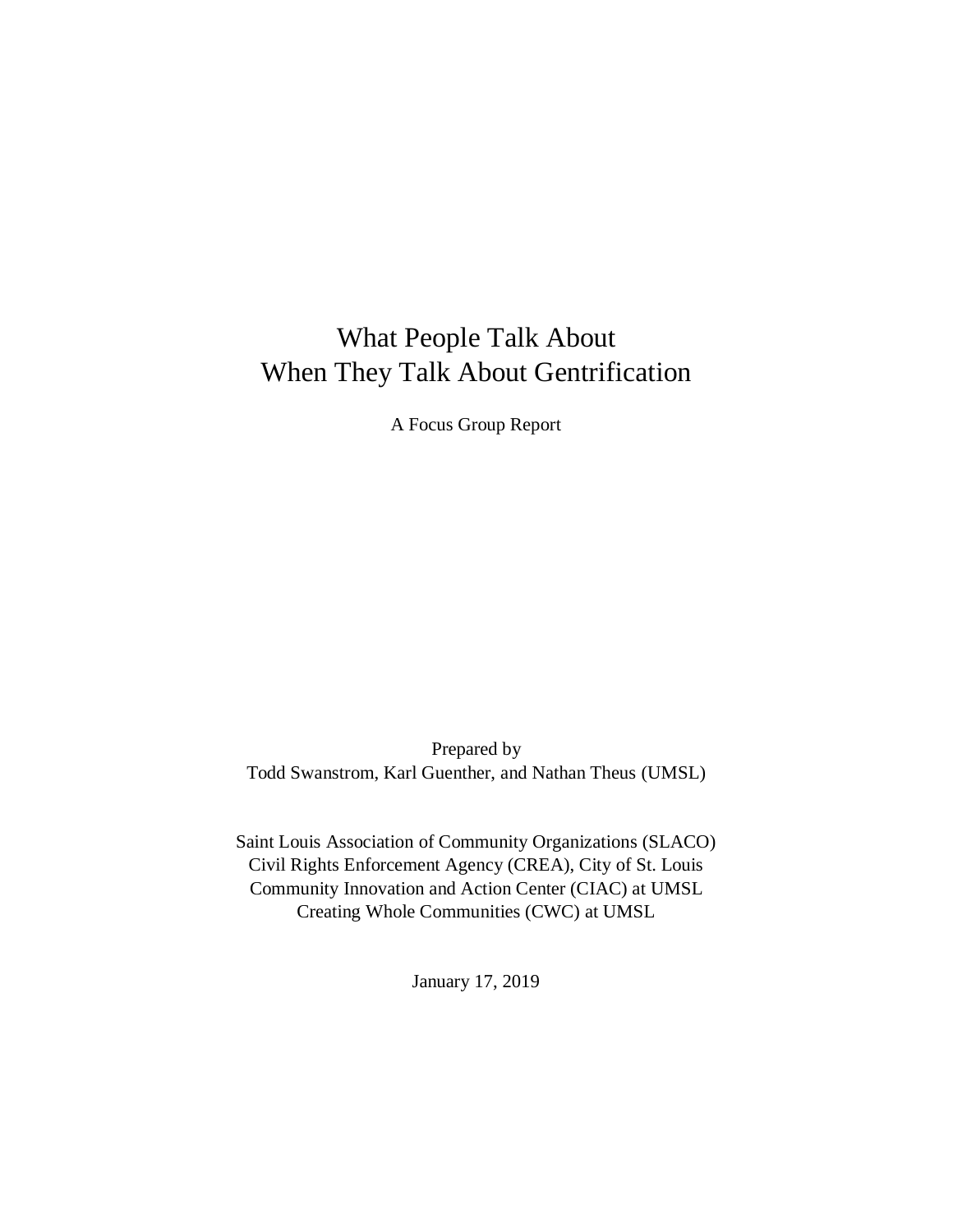Gentrification has different meanings to different people. Neighborhoods throughout the United States are having conversations about gentrification -- how neighborhoods change for better or worse and how we can spur inclusive growth. St. Louis is no different.

The St. Louis Association of Community Organizations, City of St. Louis Civil Rights Enforcement Agency, Community Innovation and Action Center (UMSL), and Creating Whole Communities (a partnership of UMSL and the University of Missouri Extension) are collaborating to conduct community conversations around gentrification and strategies for inclusive growth. The first step in this process was to hold focus groups to unpack peoples' perceptions about gentrification. The input from these initial focus groups is the basis for this brief. We have also produced A Guide for Community Conversation, which we hope will be a useful starting point for future community conversations about neighborhood change. This guide is available on the Creating Whole Communities website.

On October 16<sup>th</sup>, 17 residents, including five community development professionals, from different parts of St. Louis, gathered at UMSL at Grand Center to explore the meaning of gentrification. Three focus groups were conducted - one for South St. Louis residents, one for North St. Louis residents, one for community development professionals. Kevin McKinney, Todd Swanstrom, and Charles Bryson acted as the facilitators for the three groups. Tonnie Smith, Austin Dial, and Lakeisha Griffin took notes. Participants were insured complete anonymity and were told that there was no "correct" answer. We were interested in their personal perceptions, thoughts, and feelings about gentrification and neighborhood change.

Each focus group followed a script laying out a series of group exercises and questions. Participants were asked to:

- Identify up to six words they associate with gentrification,
- Mark on a map of St. Louis where gentrification has taken place already and where it will occur in the future; and
- Explain how they see the process of gentrification taking place in St. Louis, i.e., what are the causes and effects of gentrification?

Based on detailed notes from the focus group conversations, we attempt here to sum up the discussions and identify common themes. Alan Mallach of the Center for Community Progress listened to the focus groups and presented his thoughts to the group at the end. We drew upon Alan's observations for this report.

#### **General Associations**

In response to the question: "When you hear the word *gentrification* what words come to mind?" we asked participants in the focus groups to take three minutes and list six terms. They named 68 words or phrases (some more than once). Table 1 lists 55 of those words broken down into seven categories (13 words did not easily fit into any category). The number of times participants mentioned a word or phrase is in parenthesis.

A few broad themes emerged. Many participants viewed gentrification as an economic phenomenon, but they also viewed it as related to power and race. Gentrification is also linked to "change" -- that is often associated with a sense of loss.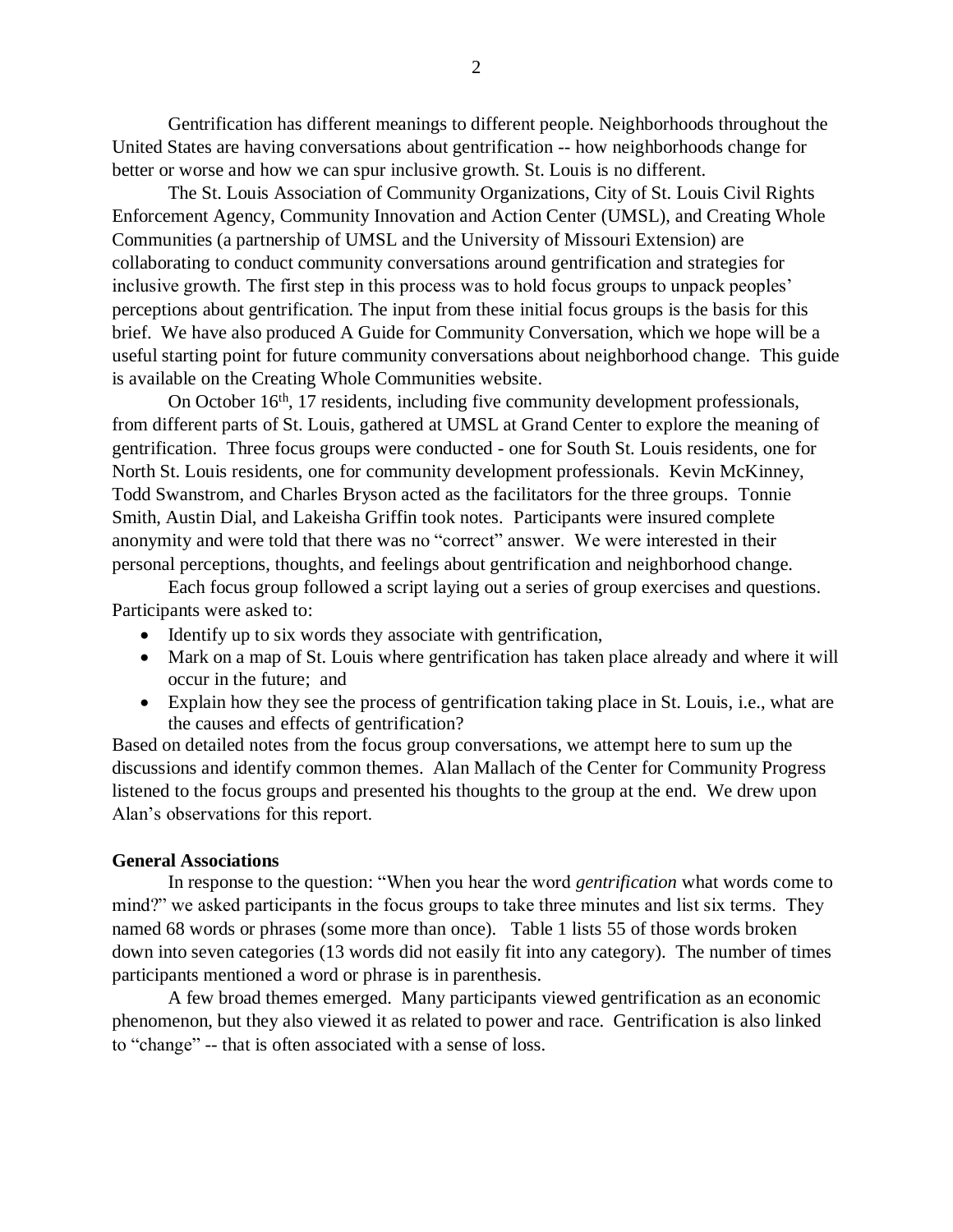| Loss $(12)$             | Economic<br>(12)      | Physical<br>(5)               | Change $(10)$    | Race $(5)$       | Power $(8)$          | Social $(3)$           |
|-------------------------|-----------------------|-------------------------------|------------------|------------------|----------------------|------------------------|
| Erasing<br>(2)          | Economic<br>Privilege | Vacancy                       | Change $(2)$     | Whiteness<br>(2) | Privilege            | Relationship           |
| Loss                    | Money $(2)$           | Revitalizati<br><sub>on</sub> | Cycle(2)         | Race             | Pain                 | Neighborho<br>od Group |
| Forced<br>Out           | Investment            | <b>Starbucks</b>              | Up and<br>Coming | Racial<br>Divide | Colonialism          | Isolation              |
| Priced Out              | Capitalism<br>(2)     | Housing                       | Refreshment      | Racial<br>Equity | Tension              |                        |
| Separation              | Unaffordable          | Rehab                         | Increase         |                  | Outside<br>Influence |                        |
| Loss of<br>History      | Increased<br>Value    |                               | Restoration      |                  | Resistance           |                        |
| Exclusion               | Other seeing<br>Value |                               | Renew            |                  | Exploitation         |                        |
| Removed                 | Poverty $(2)$         |                               | Runaway<br>Train |                  | Invisibility         |                        |
| Displace-<br>ment $(3)$ | <b>Taxes</b>          |                               |                  |                  |                      |                        |
|                         | Greenling             |                               |                  |                  |                      |                        |

Table 1. Word Associations with Gentrification

# **Positive and Negative Associations**

By a more than 2/1 margin, we judged the words associated with gentrification to be negative in tone. Overall, we judged 31 of the word associations as negative, 15 as positive, and 22 neutral. Similar negative and positive feelings about gentrification came out when we asked participants about the causes and effects of gentrification, and we have included those responses in the discussion below. (Again, if participants mentioned a term more than once, we put the number in parentheses below.)

# **Negative Associations**

Many of the negative terms pointed to problems that gentrification posed for lower income residents, using words such as "economic privilege," "unaffordable," and "corporation takeover driving increased rents." A common critical theme was "displacement"(3). Often participants did not connect displacement directly to economics, using words like "forced out," "exclusion," "removed," and "separation". One person observed that gentrification "took existing grocery store out." Participants often associated displacement with race, using terms such as "whiteness" (2) and "whitewashing." When discussing the effects of gentrification, participants used similar terms such as "racial divide" and "black people questioned" (referring to blacks being questioned for behavior that was not questioned before gentrification). There were also negative terms reflecting the idea of displacement that did not refer to race, such as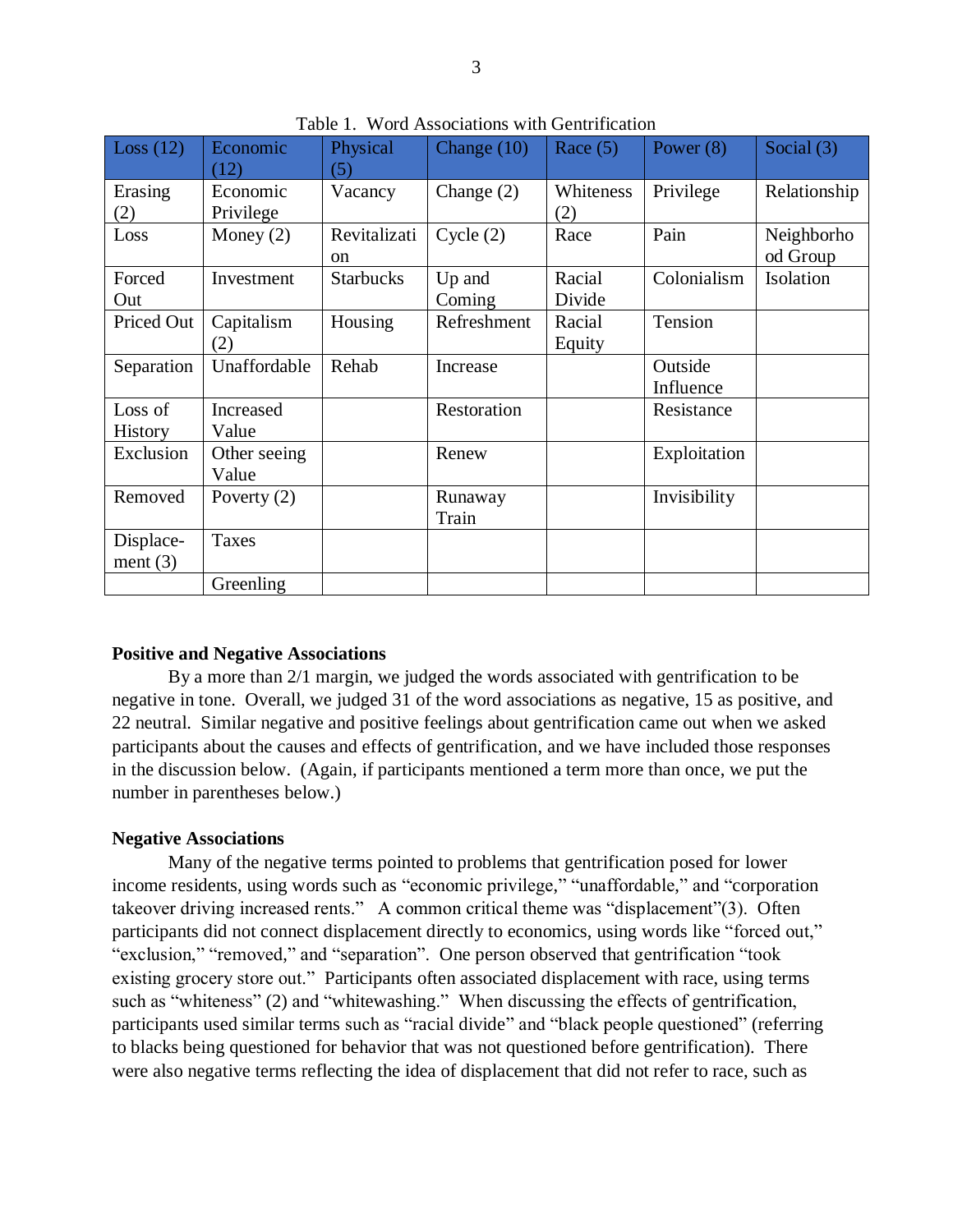"loss of history," "erasing" (2), and "loss of old culture." One person identified gentrification with "anonymous neighbors" and "isolation."

Negative associations also had a political or power dimension, such as "colonialism," "resistance," and "exploitation." Focus group participants associated gentrification with biases in city services, as city government being more responsive to the newcomers and "over-policing" becoming a problem after gentrification. Participants saw "systemic racism" as a cause of gentrification, with one person observing that "African Americans [are] not invited to the table." When talking about the causes, or process, of gentrification, participants often mentioned how outsiders drove it – such as "outside private funders," "people from outside," "planners, not residents," the "rich and powerful," and "NGA land grab."

#### **Positive Associations**

Interestingly, the same aspects of gentrification that focus group participants called out negatively were also mentioned positively. Referring to economic change, focus group participants used words like "increased (property) value" and "investment." They also mentioned "increase in construction," "money coming in for rehab," and "neighborhood improvement." People pointed to generally positive processes, such as "refreshment," "restoration," "renew," and "revitalization." Participants singled out "middle-class African Americans" as benefiting from gentrification and people noted that gentrification resulted in "more retail" and "coffee shops, dog parks, etc." On the political side, even though gentrification was associated with "over-policing" and racially biased policing, gentrification was also associated positively with "better policing" and with crime and drugs being "pushed out" of the neighborhood. People pointed out that gentrification resulted in "better quality schools/education," and "schools [held] accountable."

# **A Conflictual Process**

People's contradictory, or ambivalent, attitudes toward gentrification can largely be explained by the fact that they view gentrification as benefiting some people (newcomers, whites, higher income groups, homeowners) while harming others (longtime residents, blacks, lower income groups, renters). Overall, focus group participants viewed more people suffering harm from gentrification than benefiting from it.

The participants in our focus groups generally viewed gentrification as an inherently conflictual process. As one participant put it: "Newcomers have things that old-timers don't have." In a gentrified neighborhood, one respondent observed, people "ask white people to call the police because people of color are afraid of the police." According to one participant, politicians are more attentive to the needs of gentrifiers: "Politicians act more attentive to new gentrified class in order to please and be re-elected." This person indicated that part of the reason is that the newcomers know how to play the game: "[New] residents seek that same accountability, new people challenge accountability." This person admitted that longtime residents need to educate themselves about how politics works, but it is the "job of aldermen to get natives involved … residents are not engaged due to barriers."

Gentrification seems to rub raw the wounds of economic and racial inequality. As one participant put it: "People [gentrifiers] get more attention, they get everything, don't pay fair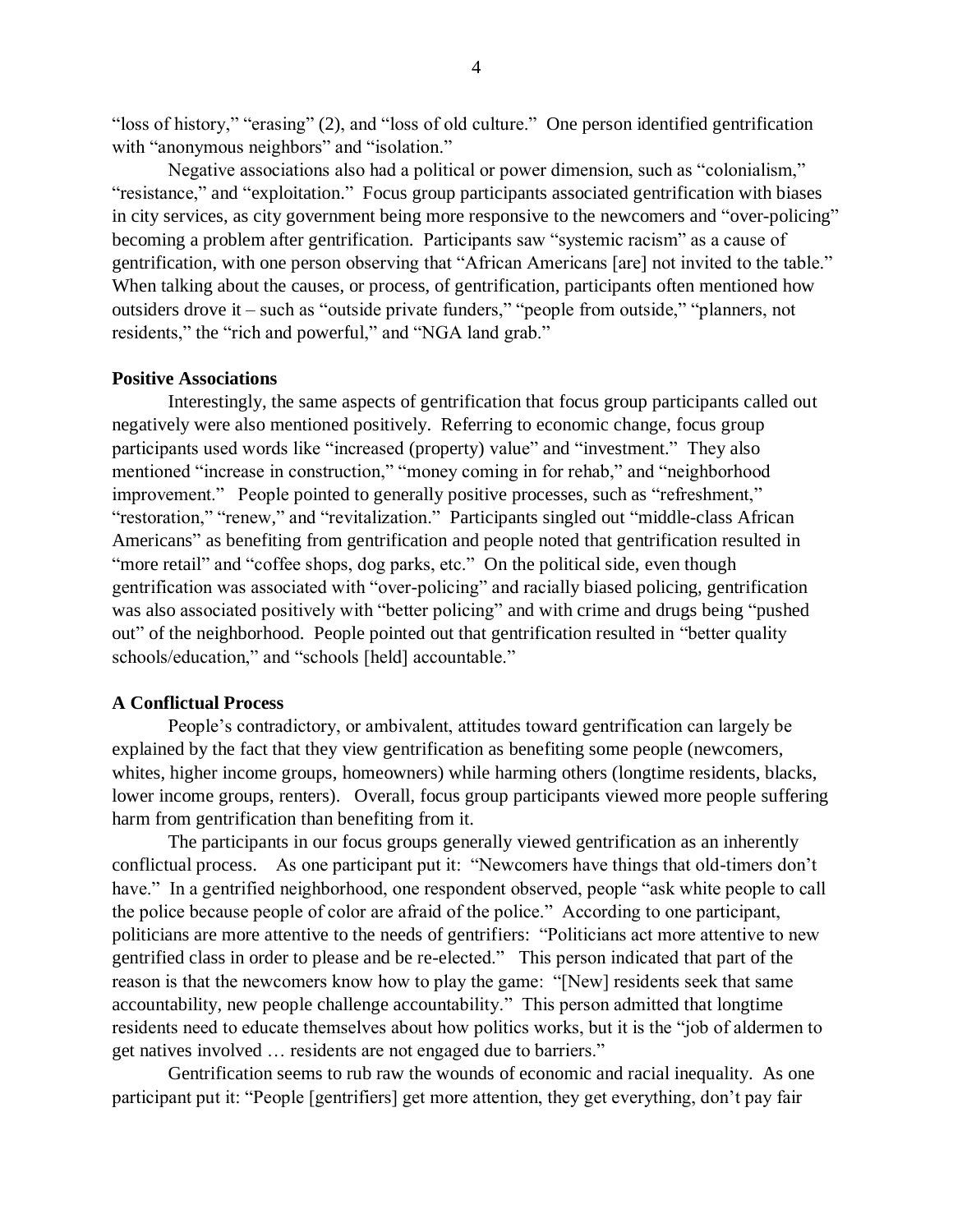market prices, tax abatement ...." One participant noted the sudden disparity: "[All of a sudden] "across the street houses [sell for] tens of thousands of dollars higher." The extravagance of the gentrifiers was noted critically:

"It's not that people are rehabbing, it's that the rehab is worth \$500,000. A huge influx in construction cost makes a difference. There is a difference in adding a room or redoing a portion of the house and re-doing the whole block."

By bringing people from different walks of life, economic classes, and races into close contract, gentrification seems to lead to heightened awareness not of commonalities but of differences. One person stated: "[The residents] do not integrate, [gentrification] hurts disparities, no matter what race."

# **Gentrification Extends Across Space**

Continuing the theme that gentrification was associated with conflict and inequality, we were struck by the way conversations about gentrifying or economically improving neighborhoods segued almost seamlessly into conversations about neighborhoods experiencing disinvestment and depopulation (seemingly the opposite of gentrification). Talking about gentrification seems to heighten awareness of inequalities across neighborhoods. When talking about economically improving neighborhoods, participants repeatedly pivoted to talk about economically declining neighborhoods. Focus group participants clearly saw the two as related.

Here are some representative quotes highlighting the connection between gentrification and decline.

- "Gentrification pushes the bad things north (crime, drugs, etc.)."
- [Gentrification] "takes resources from other places."
- "In some ways, corporate takeover [under gentrification] can cause deterioration …."
- "Blighted areas; then whites move in which causes displacement."
- "Loans given in Southside versus Northside; cannot get a loan for a \$300,000 house in Northside but more likely to get same loan in Southside."
- "Arabs are in all neighborhoods looking forward to gentrification ... If African Americans wanted to open these stores, we couldn't."
- "No one wants to invest when they see black people so they rerouted buses so tourists and other white people won't see black [people], cutting the buses out, cutting Northside people from getting to colleges and hospitals."
- "Why don't we have Starbucks but so many Family Dollar stores? White man fighting on  $21<sup>st</sup>$  St. to get [build] Family Dollar; 300 [-person] petition from native residents [who] don't want Family Dollar but [are] ignored and they build anyway. [White man] controlling the poverty neighborhoods and what businesses can move forward. We [blacks] don't know how the government works so we cannot build."

We asked focus group participants to go to map and indicate which neighborhoods were presently gentrified and which ones they thought would gentrify in the near future. Below is the map they produced.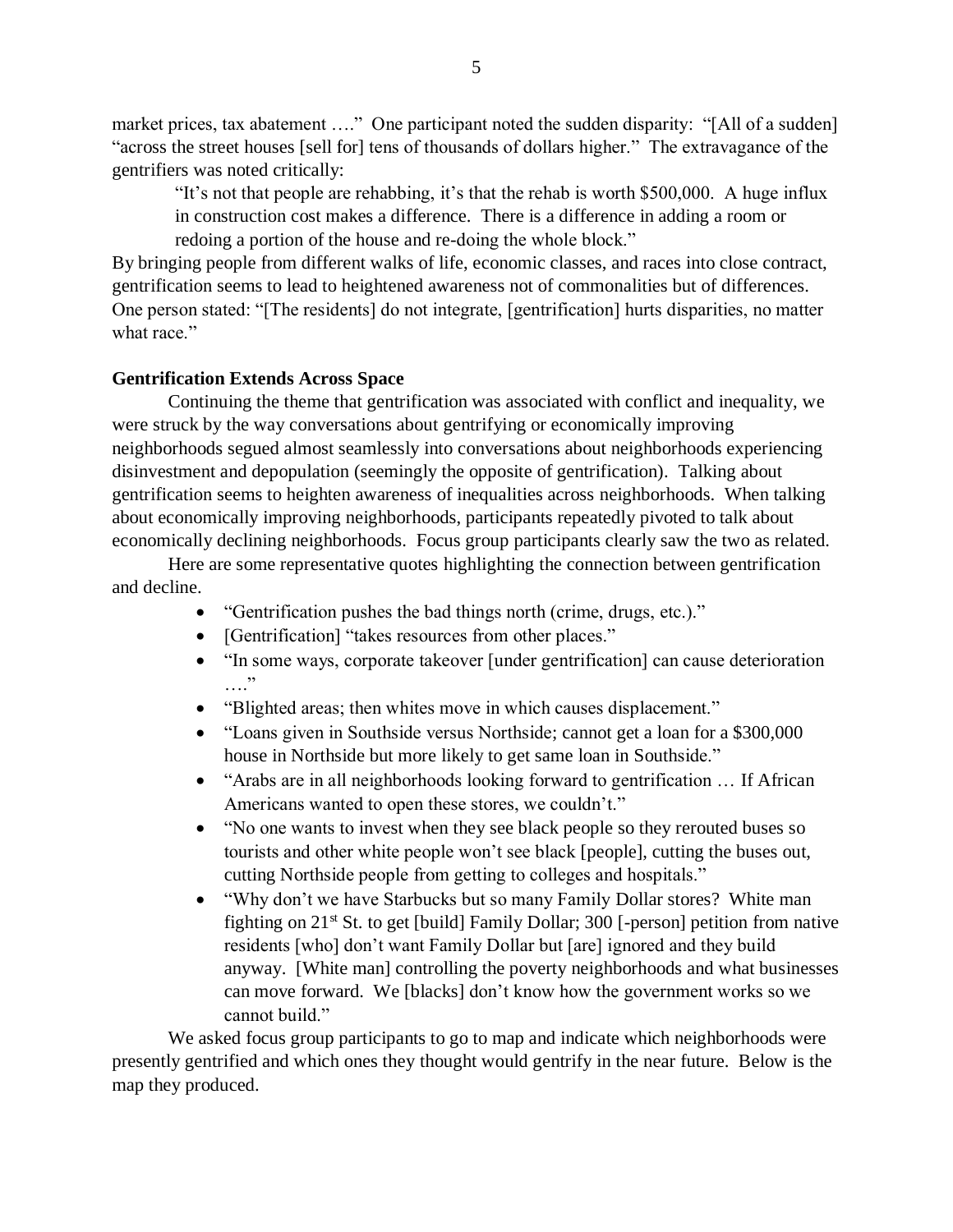

Green = presently gentrified  $Red = will$  gentrify in the future Blue = both gentrified and will gentrify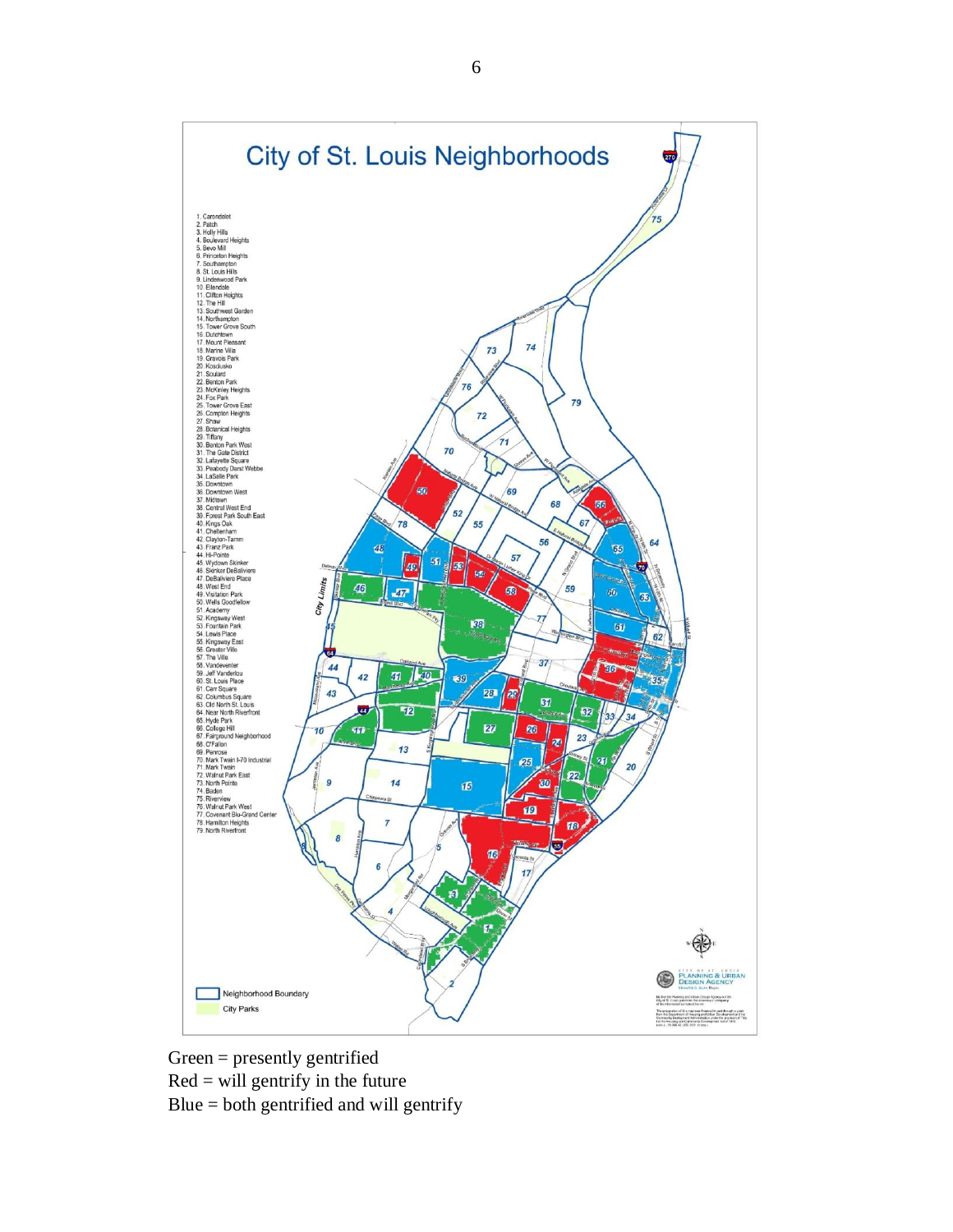Participants identified already gentrified neighborhoods as being located in the Central Corridor and in historic neighborhoods to the south of the Central Corridor. They clearly believe that gentrification is going to spread to many more neighborhoods in the Southside. Participants viewed four neighborhoods north of downtown and near the future site of the forthcoming National Geospatial Agency (NGA) headquarters as either already gentrified or will gentrify soon (St. Louis Place, Old North, Carr Square, and Hyde Park). They also believe that gentrification has already come or will come soon to a swath of neighborhoods north of Delmar, including the West End, Visitation Park, Academy, Fountain Park, Lewis Place, and Vandeventer. With important exceptions, all these neighborhoods in the Northside are presently experiencing high vacancy rates along with low housing demand and prices. The way focus group participants mapped out present and future areas of gentrification is consistent with the way they linked declining neighborhoods to gentrifying neighborhoods. In many ways, the participants view neighborhood decline as a precursor of gentrification -- and perhaps even a deliberate strategy to drive down the price of properties to facilitate future gentrification.

# **Gentrification Extends Across Time**

Participants also linked gentrification in the present with a long history of neighborhood decline and discrimination against minorities in the past. Many times the participants discussed the history of black neighborhoods that have been trying to improve themselves for decades but suddenly everything changes with gentrification. Here are three quotes that illustrate how the participants viewed gentrification as linked to history:

"We cannot get the resources but they [gentrifiers] come in and already have it, buying properties that have been vacant, vacant properties being removed; we cannot get these properties; people that have come in already have the knowledge and resources that we native residents have been trying to get for generations."

"Realtors make people follow the money, so offering easiest places to live – south of Delmar, west of I-70. They are still steering … [a] history of what is a good neighborhood and a bad neighborhood."

"Redlining – stop giving loans for houses in the 'hood so people start moving out, then people move out because they cannot afford out-of-code buildings and cannot afford rehab. Stop giving money so that gentrifiers can get properties."

#### **Conclusion: Is There a Way Out of the Dilemma of Gentrification?**

Some kind of gentrification is inevitable in St. Louis. The new knowledge-based economy is growing and some young educated professionals, as well as empty nesters, are going to settle in older urban neighborhoods. The younger generation is looking for pedestrian friendly environments where they can walk to bars, restaurants, and coffee shops. The question is not whether gentrification is going to occur, but whether it will benefit only a narrow slice of the population or whether it will benefit the city more broadly.

When people discuss gentrification, they are not dispassionate observers; based on our focus groups, the gentrification conversation has a great deal of emotion behind it. The primary emotions are negative. Gentrification seems to put St. Louis in a dilemma: neighborhoods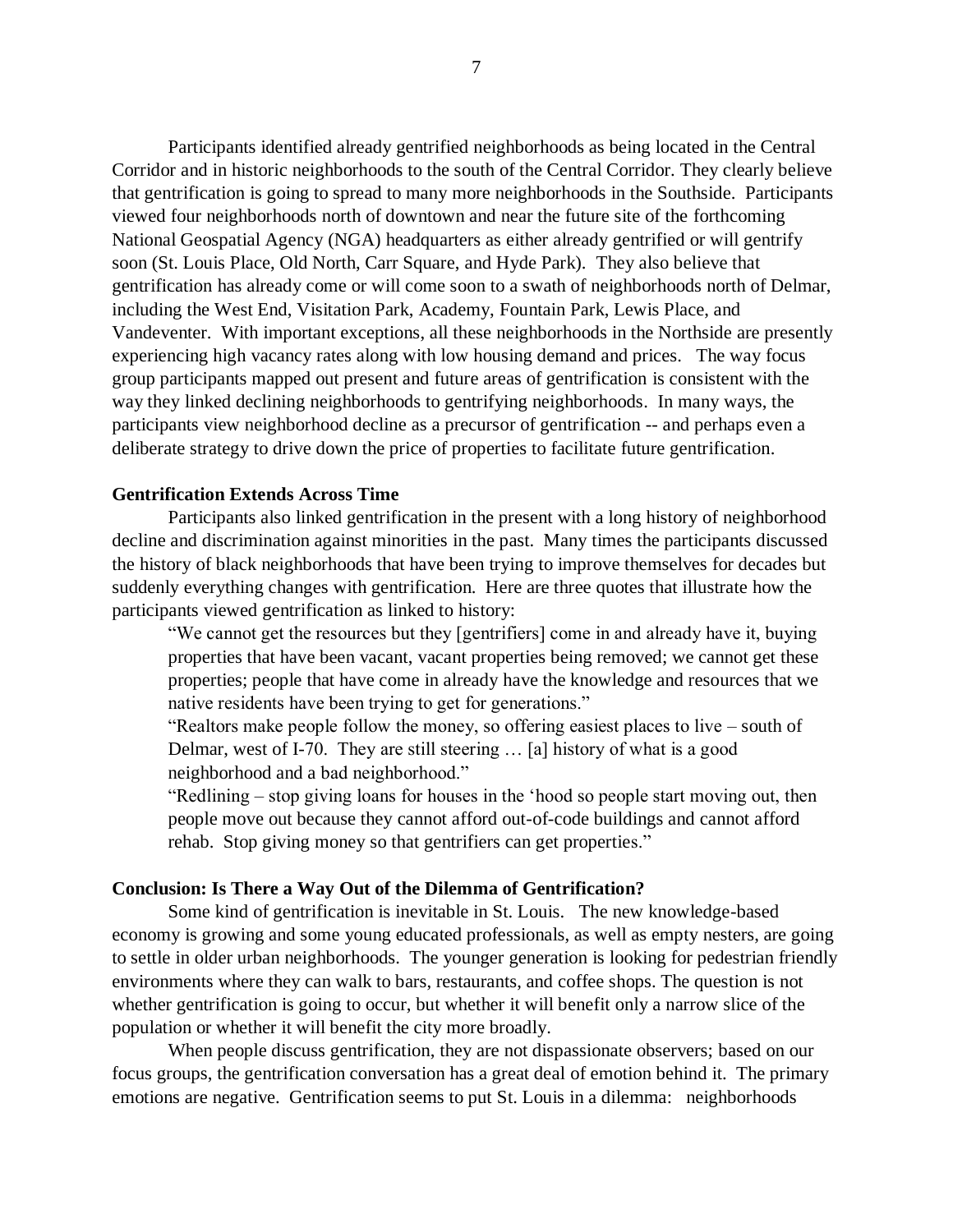either become locked in decline and disinvestment or they tip over into gentrification, benefiting affluent newcomers at the expense of long-time residents. There does not seem to be much room in the middle.

Our focus group participants viewed gentrification as a conflictual process, pitting rich against poor, white against black, newcomers against long-time residents. Gentrification seems to put a magnifying glass on economic and racial inequality. People sense their relative deprivation. The success of gentrifying neighborhoods reminds people of neighborhoods that are experiencing disinvestment and depopulation. As Alan Mallach said in his summary remarks, it is impossible to talk about gentrifying neighborhoods in St. Louis without talking about the entire city. The language associated with gentrification leaves little room for the possibility that gentrification could be a positive-sum process, with many different groups all gaining at the same time. Moreover, many participants viewed gentrification as a process that operates like a steamroller, with long-time low-income and minority residents having little control. Gentrification is not viewed as subject to community control.

Following this exploration of perceptions of gentrification, we are left with a number of questions. First, we should acknowledge that our focus groups were a small selective slice of St. Louisans. For the most part, they represented residents of St. Louis neighborhoods who are active in SLACO. It would be instructive to do more focus groups with other residents, as well as with business people, developers, and elected officials. Would they view gentrification differently than residents?

Second, the strong implication of the conversation on gentrification in St. Louis is that economically improving neighborhoods inevitably benefit only a select few. The language of gentrification is pessimistic and fatalistic. The gentrification conversation basically depicts one kind of economically improving neighborhood – one that is dominated by newcomers, displaces long-time residents, is not subject to democratic control, and worsens existing economic and racial inequities. In fact, economically improving neighborhoods could come in all sorts of different shapes and sizes. Exactly what is possible is open to debate and discussion, but we should do everything we can to open up the possibilities for inclusive neighborhood change. We are left with three sets of questions – two concerning language and one concerning policies or actions.

Concerning language, is it possible, or desirable, to try to change the way people talk about neighborhood change?

- Do common associations with the term "gentrification" stifle thinking about ways to promote inclusive neighborhood change? Or do common associations motivate people to think about ways to foster inclusive growth?
- What words would you use to distinguish between different types of gentrifying or economically ascending neighborhoods?
- How can the way we discuss neighborhood change promote the empowerment of residents and stimulate policies and programs for inclusive neighborhood improvement?

Concerning policy, what actions can we take to alleviate people's fears and anxieties about neighborhood change?